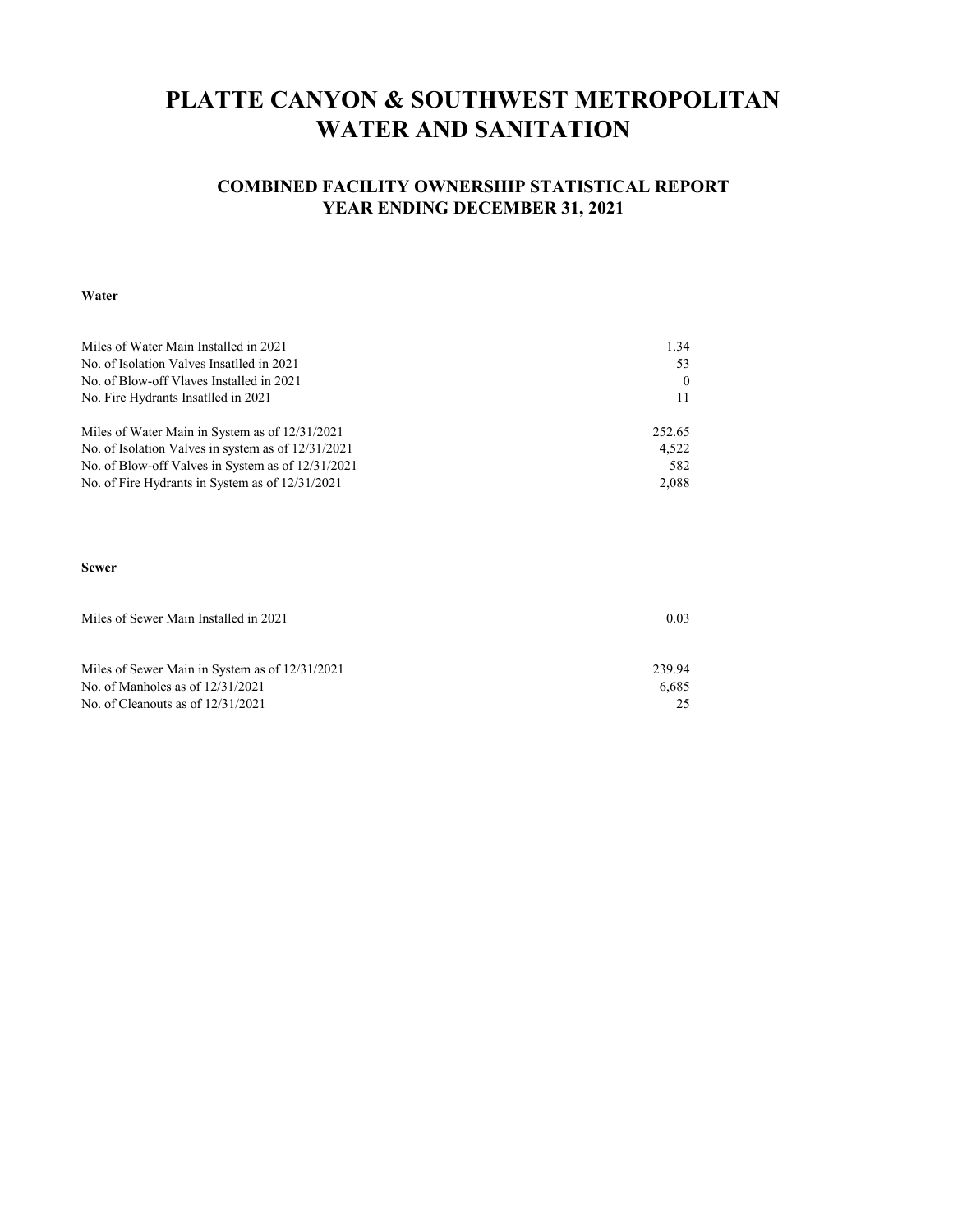## **YEAR ENDING DECEMBER 31, 2021 FACILITY OWNERSHIP STATISTICAL REPORT**

### **WATER FACILITIES**

|             |                             | <u>Total</u> |       |              | <b>Total</b> |
|-------------|-----------------------------|--------------|-------|--------------|--------------|
| <b>Size</b> | Type                        | 12/31/2020   | Add   | Subtract     | 12/31/2021   |
|             |                             |              |       |              |              |
| PIPE:       |                             |              |       |              |              |
| 4"          | ACP                         | 4,280        |       |              | 4,280        |
| 4"          | CIP                         | 3,344        |       | 188          | 3,156        |
| 4"          | $\rm DIP$                   | 1,189        |       |              | 1,189        |
| 4"          | <b>PVC</b>                  | 8,575        |       |              | 8,575        |
| 6"          | ACP                         | 263,781      |       | 47           | 263,734      |
| 6"          | $\cal{C}\cal{IP}$           | 23,593       |       | 2,110        | 21,483       |
| 6"          | $\rm DIP$                   | 41,187       | 40    |              | 41,228       |
| $6"$        | <b>PVC</b>                  | 79,451       | 2,600 | 45           | 82,005       |
| $8"$        | ACP                         | 184,063      |       | $\mathbf{1}$ | 184,062      |
| $8"$        | $\ensuremath{\mathrm{CIP}}$ | 14,322       |       | 1,132        | 13,190       |
| 8"          | $\rm DIP$                   | 110,788      |       |              | 110,788      |
| $8"$        | <b>PVC</b>                  | 232,136      | 4,027 | 33           | 236,130      |
| $10"$       | ACP                         | 901          |       |              | 901          |
| 10"         | $\ensuremath{\mathrm{CIP}}$ | 684          |       |              | 684          |
| $10"$       | $\rm DIP$                   | 253          |       |              | 253          |
| 12"         | ACP                         | 130,066      |       |              | 130,066      |
| 12"         | CIP                         | 8,713        |       |              | 8,713        |
| 12"         | ${\rm DIP}$                 | 75,617       |       |              | 75,617       |
| 12"         | <b>PVC</b>                  | 66,493       | 394   |              | 66,887       |
| 12"         | $\operatorname{STL}$        | 74           |       |              | 74           |
| $16"$       | ACP                         | 4,407        |       |              | 4,407        |
| $16"$       | $\cal{C}\cal{IP}$           | 10,794       |       |              | 10,794       |
| 16"         | ${\rm DIP}$                 | 40,902       |       |              | 40,902       |
| $16"$       | <b>PVC</b>                  | 1,082        |       |              | 1,082        |
| 16"         | $\operatorname{STL}$        | 2,267        |       |              | 2,267        |
| $18"$       | ${\rm DIP}$                 | 12           |       |              | 12           |
| $18"$       | $\operatorname{STL}$        | 11,345       |       |              | 11,345       |
| $20"$       | ${\rm DIP}$                 | 7,947        |       |              | 7,947        |
| 24"         | $\rm DIP$                   | 2,219        |       |              | 2,219        |
|             | <b>TOTAL</b>                | 1,330,484    | 7,061 | 3,556        | 1,333,989    |

ACP: Asbestos Cement Pipe

PVC: Polyvinyl Chloride Pipe

CIP: Cast Iron Pipe

DIP: Ductile Iron Pipe

STL: Steel Pipe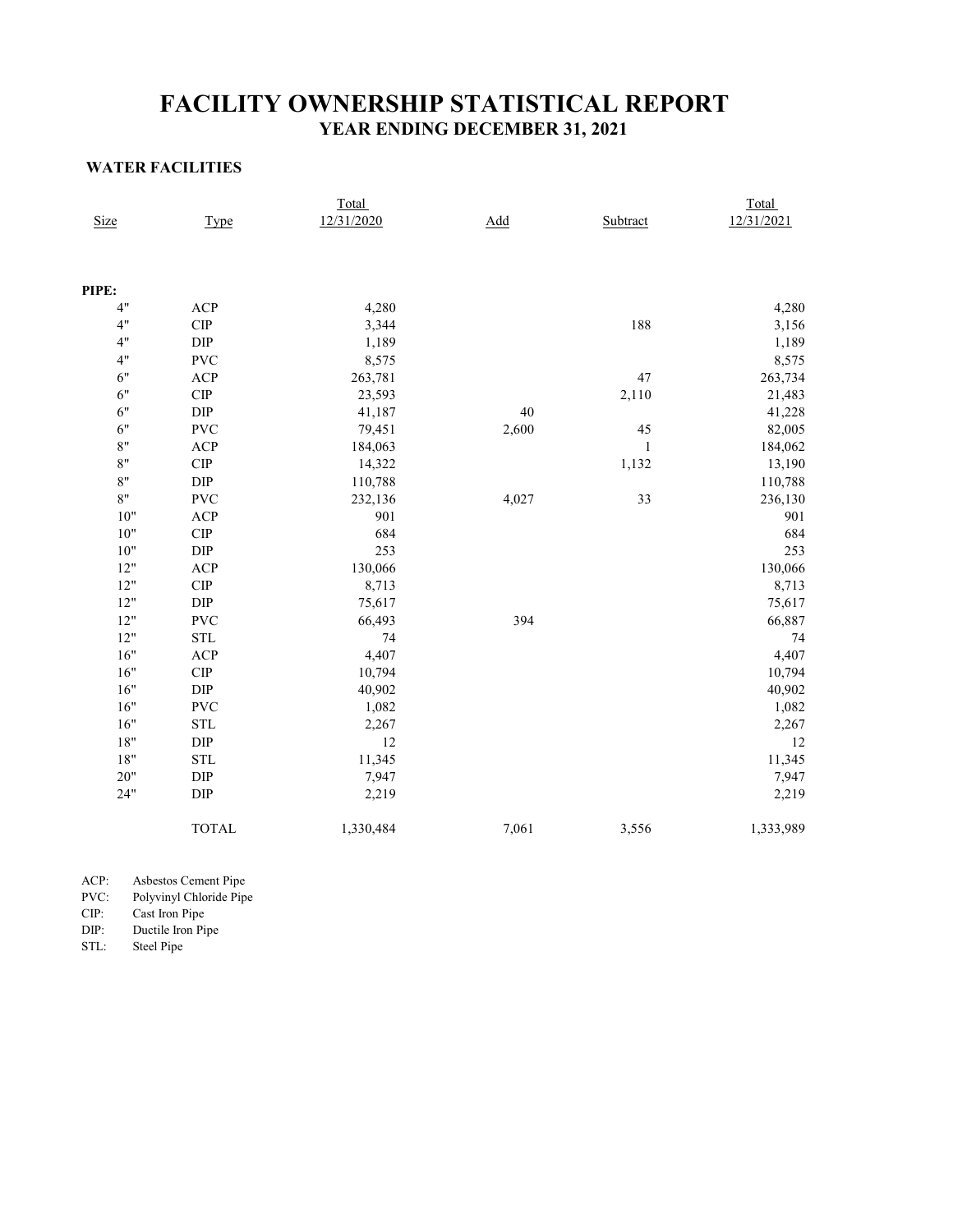## **FACILITY OWNERSHIP STATISTICAL REPORT YEAR ENDING DECEMBER 31, 2021**

### **WATER FACILITIES(continued)**

|                   |                               | Total                   |                            |                  | Total                    |  |  |
|-------------------|-------------------------------|-------------------------|----------------------------|------------------|--------------------------|--|--|
| <b>Size</b>       | Type                          | 12/31/2020              | $\underline{\mathbf{Add}}$ | Subtract         | 12/31/2021               |  |  |
|                   |                               |                         |                            |                  |                          |  |  |
| <b>VALVES:</b>    |                               |                         |                            |                  |                          |  |  |
| 2"                | PRV                           | $\overline{7}$          |                            |                  | $\sqrt{ }$               |  |  |
| 4"                | Gate                          | $76\,$                  |                            |                  | 76                       |  |  |
| 4"                | PRV                           | 5                       |                            |                  | 5                        |  |  |
| 6"                | Gate                          | 1,278                   | 21                         | $12\,$           | 1,287                    |  |  |
| 6"                | PRV                           | 9                       |                            |                  | 9                        |  |  |
| $8"$              | Gate                          | 2,015                   | $25\,$                     | $\boldsymbol{9}$ | 2,031                    |  |  |
| 8"                | PRV                           | $\overline{4}$          |                            |                  | $\overline{\mathcal{L}}$ |  |  |
| $10"$             | Gate                          | 12                      |                            |                  | 12                       |  |  |
| $10"$             | PRV                           | $\mathfrak{Z}$          |                            |                  | $\overline{\mathbf{3}}$  |  |  |
| $12"$             | Gate                          | 1,037                   | $\sqrt{ }$                 |                  | 1,044                    |  |  |
| 12"               | Check                         | $\mathbf{1}$            |                            |                  | 1                        |  |  |
| $12"$             | PRV                           | $\sqrt{2}$              |                            |                  | $\overline{c}$           |  |  |
| 16"               | Gate                          | $\overline{\mathbf{4}}$ |                            |                  | $\overline{4}$           |  |  |
| 16"               | Butterfly                     | 27                      |                            |                  | 27                       |  |  |
| 16"               | Check                         | $\mathbf{1}$            |                            |                  | $\,1\,$                  |  |  |
| $18"$             | Gate Valve                    | $\mathbf{1}$            |                            |                  | 1                        |  |  |
| $18"$             | Butterfly                     | 5                       |                            |                  | 5                        |  |  |
| $20"$             | Butterfly                     | $\mathbf{1}$            |                            |                  | $\mathbf{1}$             |  |  |
| 24"               | Butterfly                     | $\overline{2}$          |                            |                  | $\overline{c}$           |  |  |
|                   | <b>TOTAL</b>                  | 4,490                   | 53                         | $21\,$           | 4,522                    |  |  |
| <b>BLOW-OFFS:</b> |                               |                         |                            |                  |                          |  |  |
| 2"                | Ball                          | 396                     |                            |                  | 396                      |  |  |
| 2"                | Gate                          | 181                     |                            |                  | 181                      |  |  |
| 6"                | Gate Valve                    | $\sqrt{5}$              |                            |                  | 5                        |  |  |
|                   | <b>TOTAL</b>                  | 582                     | $\boldsymbol{0}$           | $\boldsymbol{0}$ | 582                      |  |  |
| <b>HYDRANTS:</b>  |                               |                         |                            |                  |                          |  |  |
| 6"                | Mueller Cent.                 | 791                     | 3                          |                  | 794                      |  |  |
| 6"                | Mueller Im.                   | 56                      |                            |                  | 56                       |  |  |
| 6"                | Waterous                      | 1,210                   | $\,8\,$                    | $\mathfrak{Z}$   | 1,215                    |  |  |
| 6"                | Amer. Darling                 | $\,8\,$                 |                            |                  | 8                        |  |  |
| 6"                | $\operatorname{AVK}$          | $\mathbf{9}$            |                            |                  | 9                        |  |  |
| 6"                | $\operatorname{DWD}$          | 1                       |                            |                  | 1                        |  |  |
| 6"                | Kennedy                       | 5                       |                            |                  | 5                        |  |  |
|                   | $\ensuremath{\mathsf{TOTAL}}$ | 2,080                   | $11\,$                     | $\mathfrak{Z}$   | 2,088                    |  |  |
|                   |                               |                         |                            |                  |                          |  |  |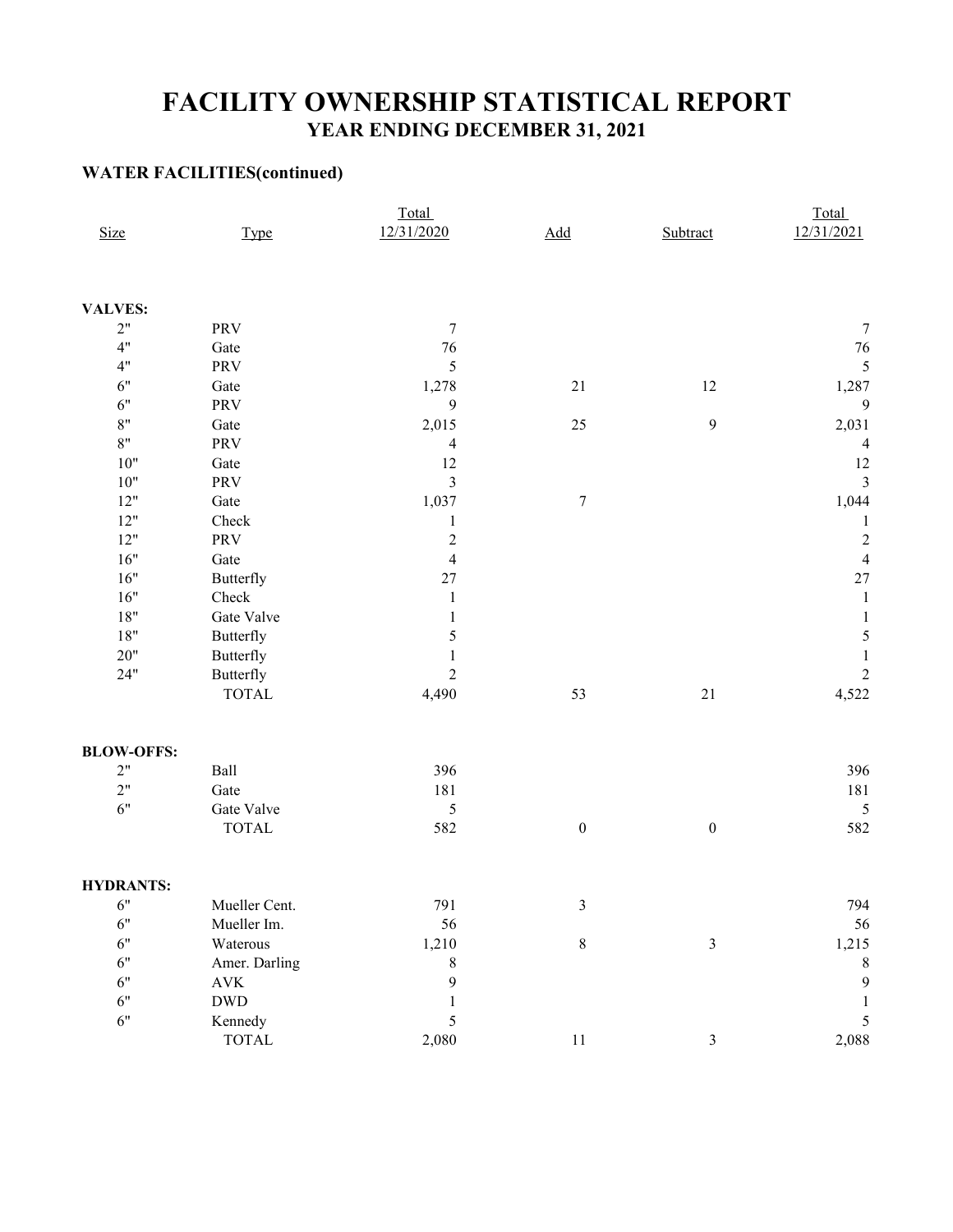## **FACILITY OWNERSHIP STATISTICAL REPORT YEAR ENDING DECEMBER 31, 2021**

### **SEWER FACILITIES**

| Size                  |               | Type                                    | Total<br>12/31/2020 | Add    |                   | Subtract                       | Total<br>12/31/2021 |  |  |
|-----------------------|---------------|-----------------------------------------|---------------------|--------|-------------------|--------------------------------|---------------------|--|--|
|                       |               |                                         |                     |        |                   |                                |                     |  |  |
|                       |               |                                         |                     |        |                   |                                |                     |  |  |
| PIPE:                 |               |                                         |                     |        |                   |                                |                     |  |  |
| 6"                    |               | <b>VCP</b>                              | 150.00              |        |                   |                                | 150.00              |  |  |
| $8"$                  |               | CP                                      | 4,466.00            |        |                   |                                | 4,466.00            |  |  |
| $8"$                  |               | <b>VCP</b>                              | 320,380.79          |        |                   |                                | 320,380.79          |  |  |
| $8"$                  |               | $C-900$                                 | 141,966.66          |        |                   |                                | 141,966.66          |  |  |
| $8"$                  |               | <b>CIP</b>                              | 223.00              |        |                   |                                | 223.00              |  |  |
| $8"$<br>$8\mathrm{"}$ |               | CPP                                     | 27,669.00           |        |                   |                                | 27,669.00           |  |  |
| $8"$                  |               | DIP<br><b>PVC</b>                       | 84.00               |        |                   |                                | 84.00               |  |  |
| $8"$                  |               | <b>SVC</b>                              | 560,358.88          |        |                   |                                | 560,358.88          |  |  |
|                       |               |                                         | 2,574.00            |        |                   |                                | 2,574.00            |  |  |
| $8\mathrm{"}$         |               | <b>UVVC</b>                             | 300.00              |        |                   |                                | 300.00              |  |  |
|                       | $10"$         | $C-900$                                 | 4,982.00            |        |                   |                                | 4,982.00            |  |  |
|                       | 10"<br>$10"$  | CPP<br><b>PVC</b>                       | 4,307.00            |        |                   |                                | 4,307.00            |  |  |
|                       |               |                                         | 17,290.00           |        |                   |                                | 17,290.00           |  |  |
|                       | $10"$         | <b>VCP</b>                              | 22,591.00           |        |                   |                                | 22,591.00           |  |  |
|                       | 12"           | <b>PVC</b>                              | 11,025.20           |        |                   |                                | 11,025.20           |  |  |
|                       | 12"<br>12"    | $C-900$<br>${\bf CP}$                   | 1,428.00            |        |                   |                                | 1,428.00            |  |  |
|                       |               |                                         | 596.00              |        |                   |                                | 596.00              |  |  |
|                       | 12"           | CPP                                     | 1,802.00            |        |                   |                                | 1,802.00            |  |  |
|                       | 12"           | <b>VCP</b>                              | 20,971.00           |        |                   |                                | 20,971.00           |  |  |
|                       | 15"           | <b>UVRC</b>                             | 0.00                | 141.00 |                   |                                | 141.00              |  |  |
|                       | $15"$         | <b>VCP</b>                              | 6,968.73            |        |                   |                                | 6,968.73            |  |  |
|                       | $15"$         | <b>PVC</b>                              | 12,942.97           |        |                   |                                | 12,942.97           |  |  |
|                       | 15"           | ${\bf CP}$                              | 433.00              |        |                   |                                | 433.00              |  |  |
|                       | $15"$         | CPP                                     | 14,197.00           |        |                   |                                | 14,197.00           |  |  |
|                       | 16"           | <b>HDPE</b>                             | 1,039.00            |        |                   |                                | 1,039.00            |  |  |
|                       | 16"           | <b>SRC</b>                              | 2,698.00            |        |                   |                                | 2,698.00            |  |  |
|                       | $18"$         | <b>VCP</b>                              | 9,464.00            |        |                   |                                | 9,464.00            |  |  |
|                       | $18"$         | <b>PVC</b>                              | 1,799.00            |        |                   |                                | 1,799.00            |  |  |
|                       | $18"$         | CPP                                     | 6,129.00            |        |                   |                                | 6,129.00            |  |  |
|                       | 18"           | <b>SRC</b>                              | 4,928.00            |        |                   |                                | 4,928.00            |  |  |
|                       | 21"           | <b>VCP</b>                              | 3,019.00            |        |                   |                                | 3,019.00            |  |  |
|                       | 21"           | <b>PVC</b>                              | 6,038.00            |        |                   |                                | 6,038.00            |  |  |
|                       | 21"           | CPP                                     | 3,978.00            |        |                   |                                | 3,978.00            |  |  |
|                       | 22"           | <b>SRC</b>                              | 4,195.00            |        |                   |                                | 4,195.00            |  |  |
|                       | 24"           | CPP                                     | 4,007.00            |        |                   |                                | 4,007.00            |  |  |
|                       | 24"           | <b>PVC</b>                              | 203.00              |        |                   |                                | 203.00              |  |  |
|                       | 24"           | <b>SRC</b>                              | 3,712.00            |        |                   |                                | 3,712.00            |  |  |
|                       | 27"           | CPP                                     | 2,183.00            |        |                   |                                | 2,183.00            |  |  |
|                       | 30"           | <b>SPE</b>                              | 186.00              |        |                   |                                | 186.00              |  |  |
|                       | 33"           | CPP                                     | 13,103.00           |        |                   |                                | 13,103.00           |  |  |
|                       | 36"           | <b>CPP</b>                              | 9,503.00            |        |                   |                                | 9,503.00            |  |  |
|                       | 42"           | <b>CPP</b>                              | 2,816.00            |        |                   |                                | 2,816.00            |  |  |
|                       | 42"           | SPE                                     | 1,616.00            |        |                   |                                | 1,616.00            |  |  |
|                       | 45"           | CPP                                     | 318.00              |        |                   |                                | 318.00              |  |  |
|                       | 48"           | <b>CPP</b>                              | 6,708.00            |        |                   |                                | 6,708.00            |  |  |
|                       | 60"           | <b>CPP</b>                              | 1,411.00            |        |                   |                                | 1,411.00            |  |  |
|                       |               | <b>TOTAL</b>                            | 1,266,759.23        | 141.00 |                   | 0.00                           | 1,266,900.23        |  |  |
| CP:                   | Concrete Pipe |                                         |                     | HDPE:  |                   | High Density Polyethylene Pipe |                     |  |  |
| VCP:                  |               | Vitrified Clay Pipe                     |                     | CIP:   | Cast Iron Pipe    |                                |                     |  |  |
| <b>PVC</b>            |               | Polyvinyl Chloride Pipe                 |                     | DIP:   | Ductile Iron Pipe |                                |                     |  |  |
| C-900:                |               | Polyvinyl Chloride Pipe C-900 Class 200 |                     | RCP:   |                   | Reinforced Concrete Pipe       |                     |  |  |

UV-Cured Sliplined Vitrified Clay Pipe Spirolite Polyethyline Pipe<br>Sliplined Reinforced Concrete Pipe

| .          | $\ldots$                                    | .     |
|------------|---------------------------------------------|-------|
| <b>PVC</b> | Polyvinyl Chloride Pipe                     | DIP:  |
| $C-900$ :  | Polyvinyl Chloride Pipe C-900 Class 200     | RCP:  |
| CPP:       | Cured In-place Pipe                         | UVVC: |
| UVRC:      | UV-Cured Sliplined Reinforced Concrete Pipe | SPE:  |
| SVC:       | Sliplined Vitrified Clay Pipe               | SRC:  |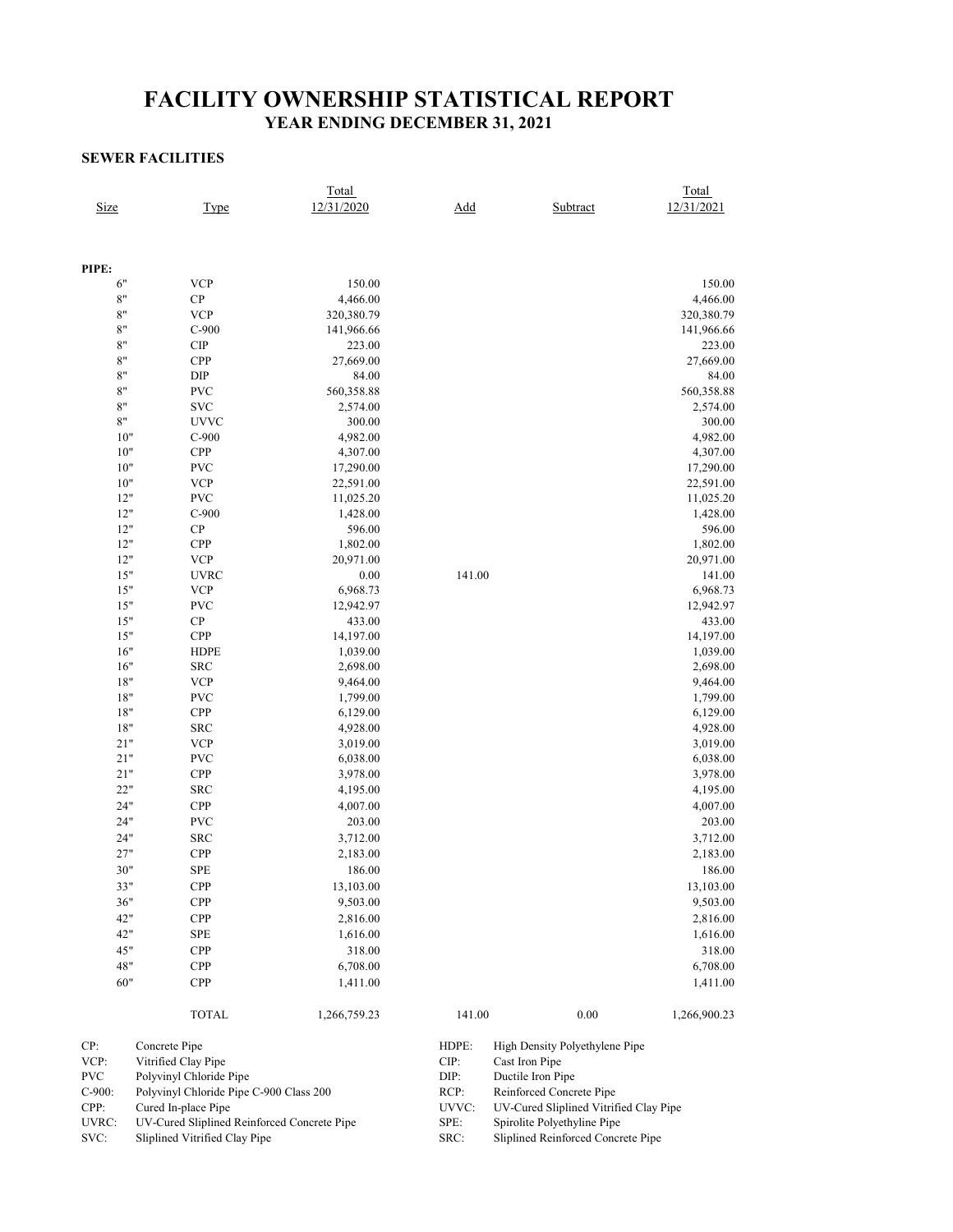# **PLATTE CANYON WATER AND SANITATION DISTRICT**

### **WATER & SEWER SUPPLY REPORT YEAR ENDING DECEMBER 31, 2021**

### **Taps**

| Water Taps Sold in 2021                          | 84  |
|--------------------------------------------------|-----|
| 3/4" Equivalent Water Taps Sold in 2021          | 157 |
| Sewer Taps Sold in 2021                          | 151 |
| Single Family Equivalent Sewer Taps Sold in 2021 | 170 |

#### **Consumption**

Total Water Delivered (gallons) 2,734,400,000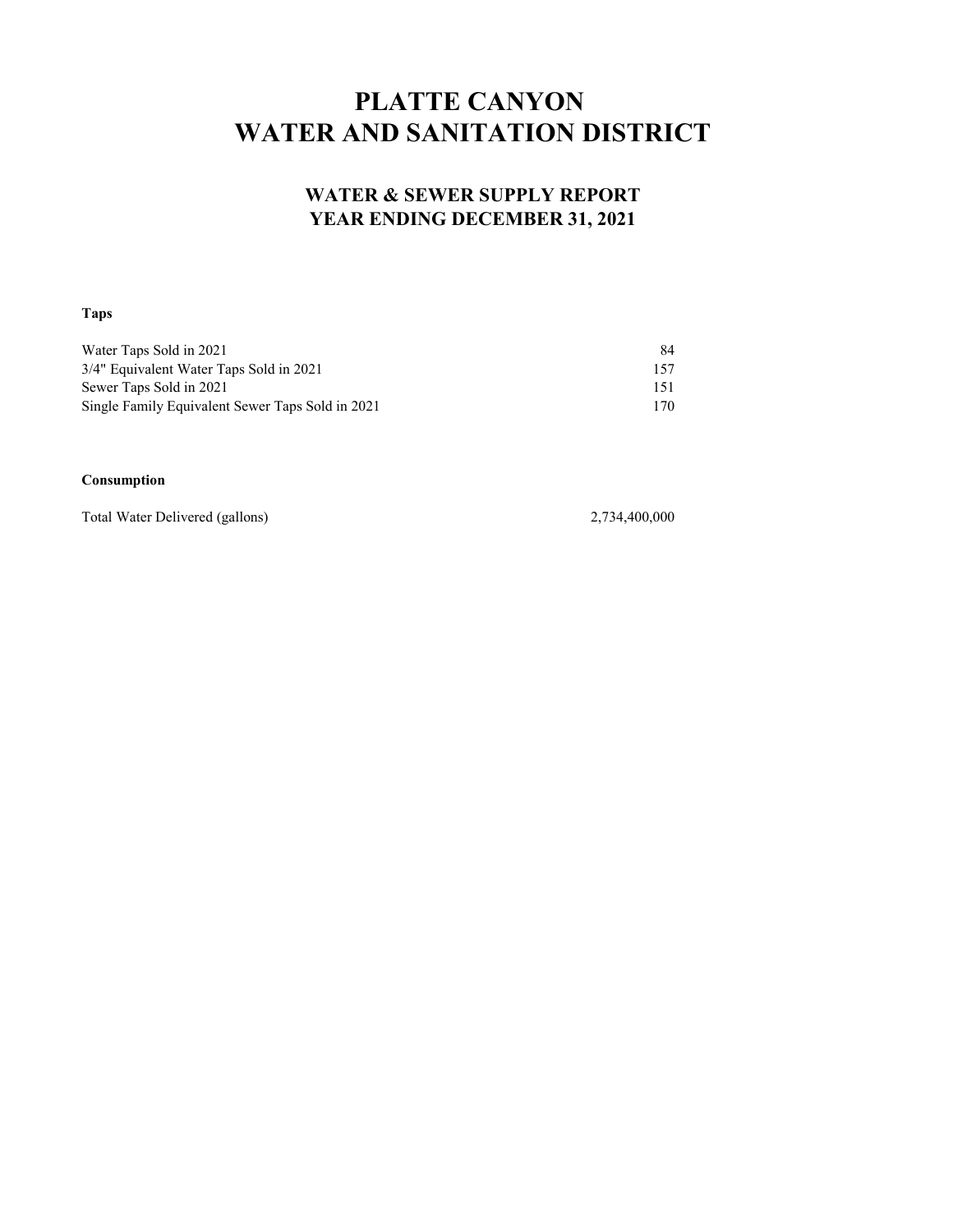# **WATER & SEWER SUPPLY REPORT - (2012-2021)**

|                           | 2021           | 2020             | 2019           | 2018             | 2017                    | 2016         | 2015         | 2014           | 2013             | 2012             |
|---------------------------|----------------|------------------|----------------|------------------|-------------------------|--------------|--------------|----------------|------------------|------------------|
| <b>POPULATION:</b>        |                |                  |                |                  |                         |              |              |                |                  |                  |
| RS Population (3.04)      | 54,039.04      | 53,546.56        | 53,446.24      | 53,428.00        | 53,282.08               | 53,175.68    | 53,124.00    | 53,087.52      | 53,041.92        | 53,017.60        |
| RM Population (2.04)      | 14,818.56      | 14,751.24        | 14,751.24      | 14,043.36        | 14,043.36               | 14,043.36    | 14,043.36    | 13,529.28      | 13,529.28        | 13,500.72        |
| <b>Total Population</b>   | 68,857.60      | 68,297.80        | 68,197.48      | 67,471.36        | 67,325.44               | 67,219.04    | 67,167.36    | 66,616.80      | 66,571.20        | 66,518.32        |
| <b>WATER TAPS:</b>        |                |                  |                |                  |                         |              |              |                |                  |                  |
| <b>Total Active Taps</b>  | 18,730         | 18,575           | 18,546         | 18,501           | 18,457                  | 18,438       | 18,413       | 18,397         | 18,374           | 18,348           |
| Single Family Residential | 17,259         | 17,123           | 17,119         | 17,079           | 17,045                  | 17,026       | 17,016       | 17,002         | 16,995           | 16,991           |
| Multi Family Residential  | 956            | 958              | 934            | 934              | 934                     | 934          | 922          | 922            | 908              | 891              |
| Commercial                | 515            | 494              | 493            | 488              | 478                     | 478          | 475          | 473            | 471              | 466              |
| Taps Sold                 | 84             | 29               | 29             | 45               | 44                      | 19           | 25           | 16             | 23               | 26               |
| Single Family Residential | 76             | 29               | $\overline{4}$ | 40               | 34                      | 19           | 10           | 14             | 7                | 4                |
| Multi Family Residential  | $\mathfrak{Z}$ | $\boldsymbol{0}$ | 24             | $\boldsymbol{0}$ | $\theta$                | $\mathbf{0}$ | 12           | $\mathbf{0}$   | 14               | 17               |
| Commercial                | 5              | $\mathbf{0}$     | $\mathbf{1}$   | 5                | 10                      | $\mathbf{0}$ | 3            | $\overline{c}$ | $\overline{2}$   | 5                |
| Total 3/4" Equivalents    | 22,082         | 21,647           | 21,531         | 21,531           | 21,471                  | 21,390       | 21,367       | 21,298         | 21,280           | 21,239           |
| Single Family Residential | 17,456         | 17,334           | 17,330         | 17,330           | 17,290                  | 17,255       | 17,232       | 17,222         | 17,208           | 17,201           |
| Multi Family Residential  | 2,546          | 2,460            | 2,366          | 2,366            | 2,366                   | 2,366        | 2,366        | 2,323          | 2,323            | 2,309            |
| Commercial                | 2,080          | 1,853            | 1,835          | 1,835            | 1,815                   | 1,769        | 1,769        | 1,753          | 1,749            | 1,729            |
| 3/4" Equivalents Sold     | 157            | 32               | 116            | $\boldsymbol{0}$ | 60                      | 81           | 23           | 69             | 18               | 41               |
| Single Family Residential | 76             | 32               | 4              | $\boldsymbol{0}$ | 40                      | 35           | 23           | 10             | 14               | $\overline{7}$   |
| Multi Family Residential  | 24             | $\boldsymbol{0}$ | 94             | $\boldsymbol{0}$ | $\mathbf{0}$            | $\mathbf{0}$ | $\mathbf{0}$ | 43             | $\boldsymbol{0}$ | 14               |
| Commercial                | 57             | $\mathbf{0}$     | 18             | $\mathbf{0}$     | 20                      | 46           | $\mathbf{0}$ | 16             | $\overline{4}$   | 20               |
| Tap Size Sold             |                |                  |                |                  |                         |              |              |                |                  |                  |
| 3/4"                      | 77             | 24               | 4              | $\boldsymbol{0}$ | 40                      | 35           | 17           | 11             | 14               | 21               |
| 1"                        | $\mathbf{0}$   | $\mathbf{0}$     | $\overline{7}$ | $\mathbf{0}$     | 2                       | $\mathbf{1}$ | $\mathbf{1}$ | $\mathbf{1}$   | $\overline{2}$   | 1                |
| 11/2"                     |                | $\overline{c}$   | 6              | $\boldsymbol{0}$ | $\overline{\mathbf{c}}$ | 5            | 5            | 12             | $\boldsymbol{0}$ | $\boldsymbol{0}$ |
| $2"$ or $>$               | 6              | $\mathbf{0}$     | 8              | $\Omega$         | $\mathbf{1}$            | 3            | 3            | $\mathbf{1}$   | $\mathbf{0}$     | 1                |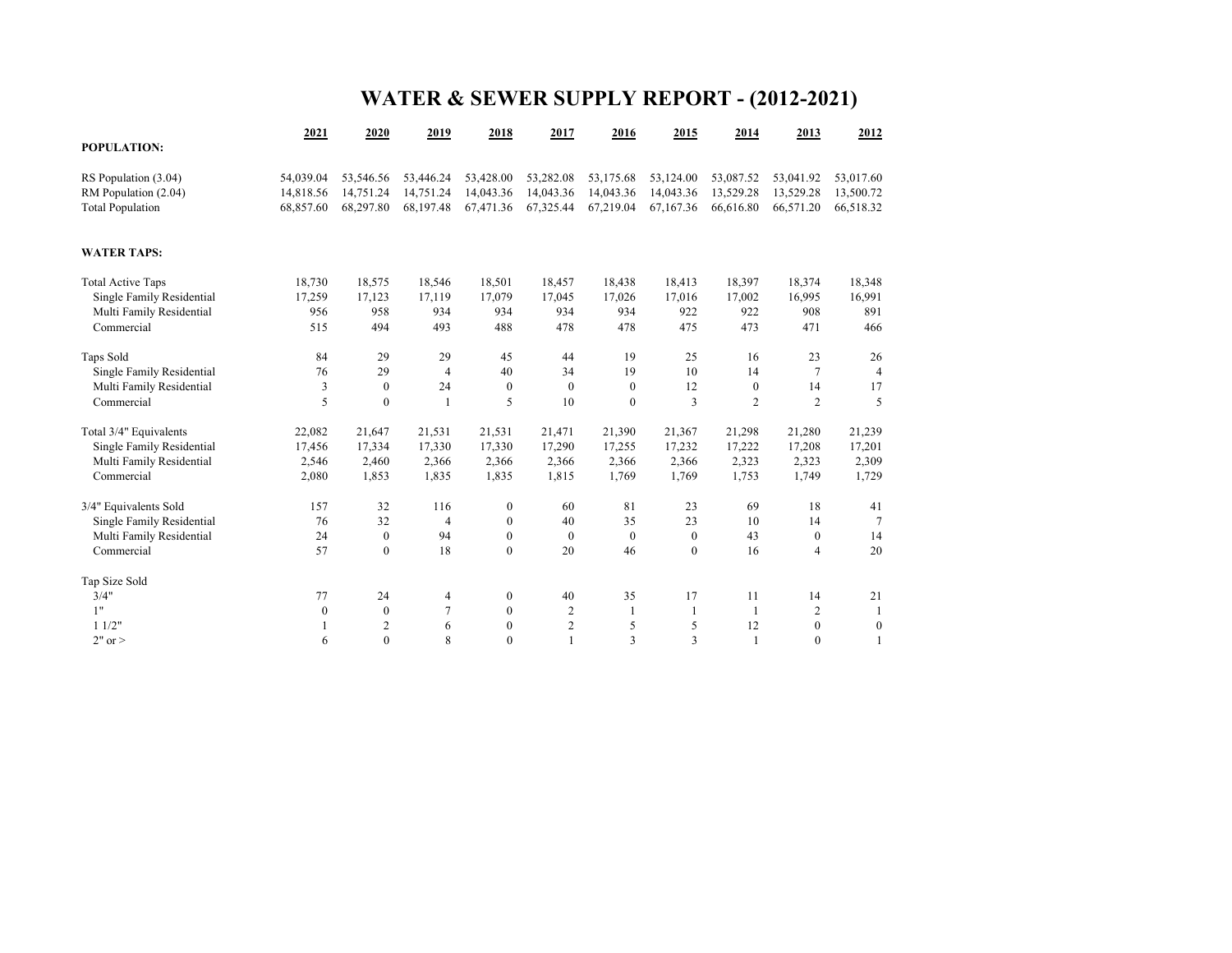# **WATER & SEWER SUPPLY REPORT - (2012-2021)**

|                                 | 2021         | 2020         | 2019         | 2018         | 2017         | 2016         | 2015         | 2014       | 2013         | 2012         |
|---------------------------------|--------------|--------------|--------------|--------------|--------------|--------------|--------------|------------|--------------|--------------|
| <b>SEWER TAPS:</b>              |              |              |              |              |              |              |              |            |              |              |
| <b>Total Active Taps</b>        | 25,482.00    | 25,279.00    | 25,244.00    | 24,890.00    | 24,837.00    | 24,794.00    | 24,776.00    | 24,511.00  | 24,493.00    | 24,466.00    |
| Single Family Residential       | 17,776.00    | 17,614.00    | 17,581.00    | 17,575.00    | 17,527.00    | 17,492.00    | 17,475.00    | 17,463.00  | 17,448.00    | 17,440.00    |
| Multi Family Residential        | 7,264.00     | 7,231.00     | 7,231.00     | 6,884.00     | 6,884.00     | 6,884.00     | 6,884.00     | 6,632.00   | 6,632.00     | 6,618.00     |
| Commercial                      | 442.00       | 434.00       | 432.00       | 431.00       | 426.00       | 418.00       | 417.00       | 416.00     | 413.00       | 408.00       |
| Taps Sold                       | 151.00       | 35.00        | 354.00       | 53.00        | 43.00        | 18.00        | 265.00       | 18.00      | 27.00        | 35.00        |
| Single Family Residential       | 89.00        | 33.00        | 6.00         | 48.00        | 35.00        | 17.00        | 12.00        | 15.00      | 8.00         | 4.00         |
| Multi Family Residential        | 60.00        | 0.00         | 347.00       | 0.00         | 0.00         | 0.00         | 252.00       | 0.00       | 14.00        | 28.00        |
| Commercial                      | 2.00         | 2.00         | 1.00         | 5.00         | 8.00         | 1.00         | 1.00         | 3.00       | 5.00         | 3.00         |
| Total Single Family Equiv.      | 27,280.64    | 27,440.80    | 27,044.80    | 27,038.80    | 26,988.80    | 26,942.80    | 26,924.80    | 26,659.80  | 26,640.30    | 26,538.80    |
| Single Family Residential       | 17,776.00    | 17,631.00    | 17,625.00    | 17,619.00    | 17,571.00    | 17,536.00    | 17,519.00    | 17,507.00  | 17,492.00    | 17,484.00    |
| Multi Family Residential        | 7,264.00     | 7,578.00     | 7,231.00     | 7,231.00     | 7,231.00     | 7,231.00     | 7,231.00     | 6,979.00   | 6,979.00     | 6,965.00     |
| Commercial                      | 2,240.64     | 2,231.80     | 2,188.80     | 2,188.80     | 2,186.80     | 2,175.80     | 2,174.80     | 2,173.80   | 2,169.30     | 2,089.80     |
| Single Family Equiv. Sold       | 170.00       | 64.00        | 396.00       | 6.00         | 50.00        | 46.00        | 18.00        | 265.00     | 19.50        | 101.50       |
| Single Family Residential       | 89.00        | 33.00        | 6.00         | 6.00         | 48.00        | 35.00        | 17.00        | 12.00      | 15.00        | 8.00         |
| Multi Family Residential        | 60.00        | $0.00\,$     | 347.00       | 0.00         | 0.00         | 0.00         | 0.00         | 252.00     | 0.00         | 14.00        |
| Commercial                      | 21.00        | 31.00        | 43.00        | 0.00         | 2.00         | 11.00        | 1.00         | 1.00       | 4.50         | 79.50        |
| <b>CONSUMPTION:</b>             |              |              |              |              |              |              |              |            |              |              |
| Total Water Delivered*          | 2,734,400.00 | 2,974,740.00 | 2,480,918.00 | 2,656,608.00 | 2,703,817.00 | 2,690,130.00 | 2,537,846.00 | 782,368.52 | 2,641,643.00 | 3,380,914.00 |
| Gal./3/4" Equivilant/Day        | 339.26       | 376.49       | 315.69       | 338.04       | 345.01       | 344.56       | 325.41       | 100.64     | 340.10       | 436.12       |
| Gal./Capita/Day                 | 108.80       | 119.33       | 99.67        | 107.87       | 110.03       | 109.64       | 103.52       | 32.18      | 108.72       | 139.25       |
| Gal./Account/Day                | 399.97       | 438.76       | 366.50       | 393.40       | 401.35       | 399.73       | 377.61       | 116.51     | 393.89       | 504.84       |
| Single Family Res. - Delivered* | 1,948,209.00 | 2,198,280.00 | 1,825,845.00 | 1,968,209.00 | 1,935,594.00 | 1,993,904.00 | 1,854,288.00 | 173.52     | 1,849,962.00 | 2,377,717.00 |
| Gal./3/4" Equivilant/Day        | 305.77       | 347.45       | 311.16       | 306.00       | 315.95       | 294.42       | 0.03         | 294.30     | 378.56       | 0.00         |
| Gal./Account/Day                | 309.26       | 351.73       | 314.99       | 310.50       | 320.49       | 298.38       | 0.03         | 298.11     | 383.31       | 0.00         |
| Mulit-Family Res. - Delivered*  | 394,242.00   | 379,083.00   | 331,603.00   | 378,895.00   | 378,693.00   | 336,684.00   | 356,276.00   | 396,780.00 | 404,269.00   | 491,152.00   |
| Gal./3/4" Equivilant/Day        | 48.91        | 47.98        | 438.74       | 438.51       | 389.87       | 412.55       | 459.45       | 476.79     | 579.26       | 0.00         |
| Gal./Account/Day                | 57.67        | 55.91        | 1,111.42     | 1,110.83     | 987.60       | 1,045.07     | 1,179.03     | 1,201.29   | 1,481.96     | 0.00         |
| Commercial - Delivered*         | 391,949.00   | 397,377.00   | 323,470.00   | 309,504.00   | 389,530.00   | 359,542.00   | 327,282.00   | 385,415.00 | 387,412.00   | 512,045.00   |
| Gal./3/4" Equivilant/Day        | 61.52        | 62.81        | 462.10       | 581.58       | 542.73       | 506.88       | 596.91       | 605.48     | 802.09       | 0.00         |
| Gal./Account/Day                | 62.22        | 63.58        | 1,719.99     | 2,186.90     | 2,060.77     | 1,875.86     | 2,223.01     | 2,243.98   | 2,978.48     | 0.00         |

\*in thousands of gallons